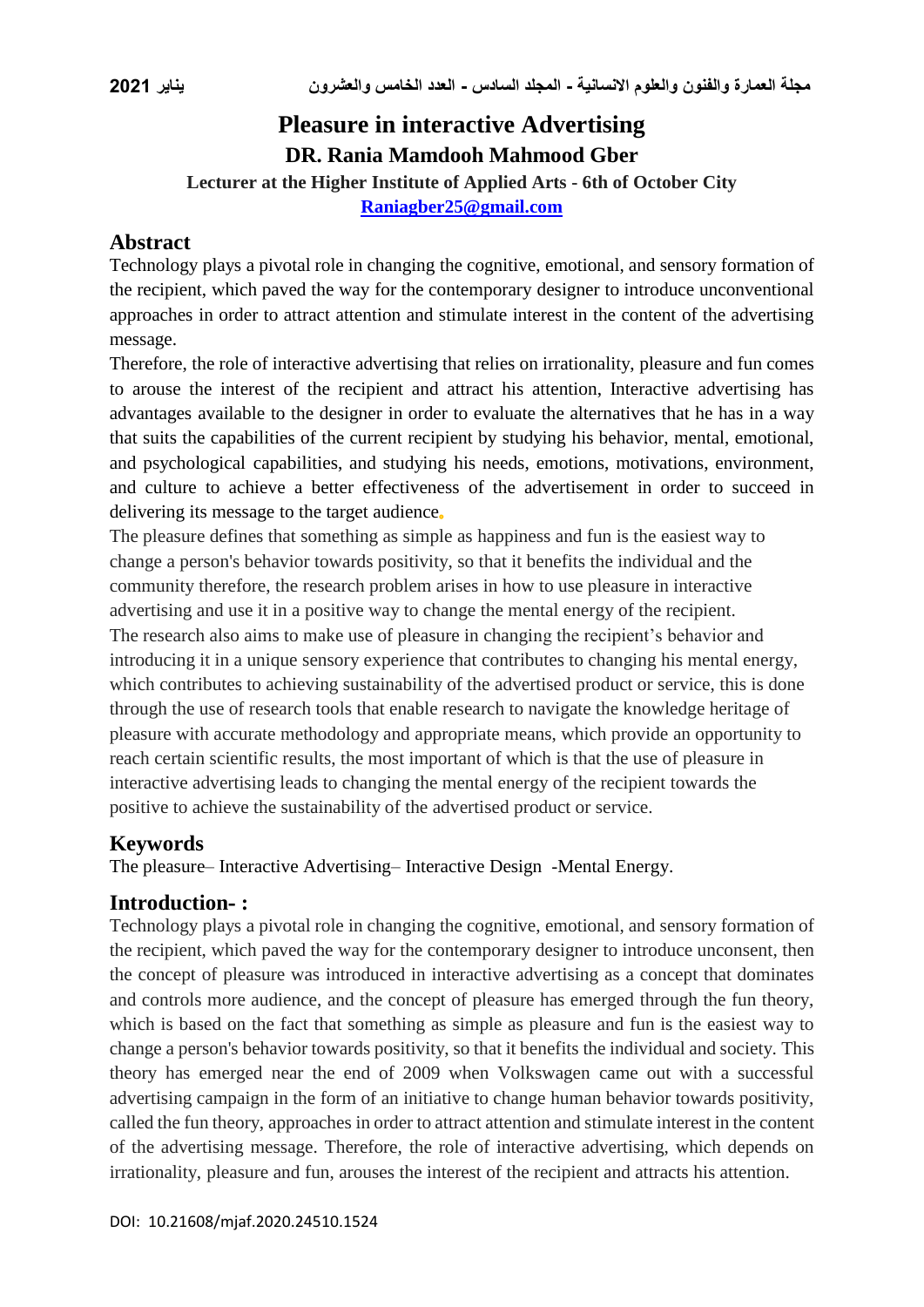## **Statement of the problem:**

The research problem is represented in not having fun in mind while designing the interactive advertisement in a way that suits the recipient's mental energy, and the research problem lies in trying to answer the following questions:

1- How can the recipient's mental energy be stimulated and changed through pleasure to increase the effectiveness of interactive advertising?

2- How can interactive advertising build a distinct positive mental image through fun and joy that enables business enterprises to form positive trends towards their products and services?

#### **The research aims to:**

1- How can the recipient's mental energy be excited and changed through pleasure to increase the effectiveness of interactive advertising?

2- Making fun is one of the main goals in designing interactive advertising.

3 - Using pleasure in interactive advertising, which helps in generating new advertising ideas that urge pleasure and fun in a manner that suits the mental energy of the recipient and in a manner that achieves a change in his behavior towards positivity.

4 -Learn about modern interactive methods that support the change and excitement of the recipient's mental energy to attract his attention and his thought for the longest period possible through fun to create the desired effect of advertising.

## **Hypotheses- :**

### **Search assumes:**

1- The use of pleasure in interactive advertising helps in changing the recipient's mental energy towards positivity.

**2-** The employment of modern technologies and methods to achieve pleasure and stimulate the mental energy of the recipient increases the effectiveness of interactive advertising, and thus builds a positive mental image towards the advertised product or service.

## **Methodology:**

• Interactive advertising poster design is not just an attractive artistic work that excites the recipient, it is an integrated system that combines play, fun and interaction to change the recipient's mental energy towards positivity...

• Thinking outside the box that relies on the new look of things and shapes, seeing them differently and using them for goals that are not made for their performance

**Analytical Study: The First Model:**

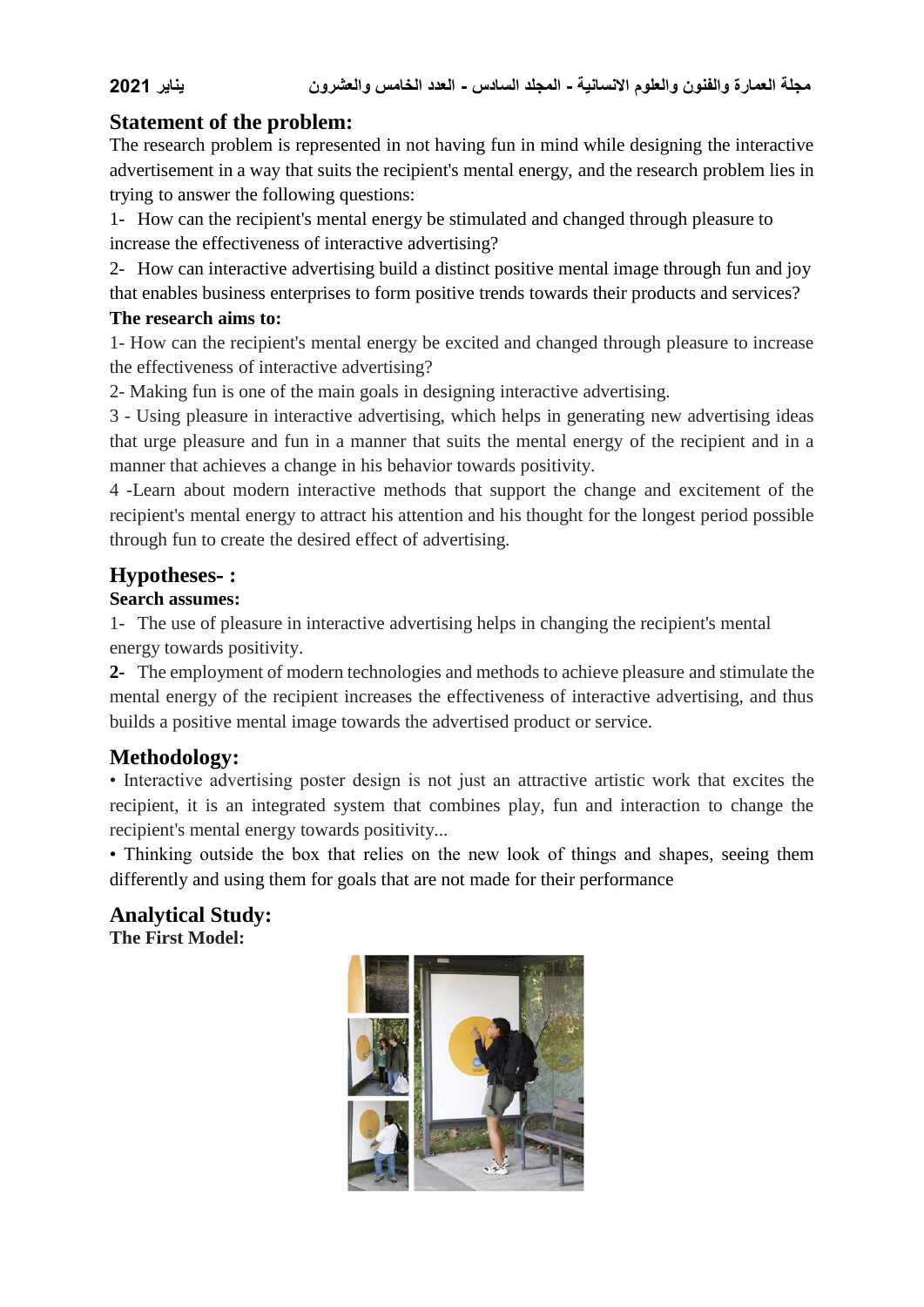An interactive announcement at the bus station about a freshener for the air, where the announcement began in an irrational way through the advertising sentence to attract the recipient to withdraw the sticker, and the recipient is surprised by a spray that comes out on his face, and also perfumed, which brings pleasure, fun and happiness to the recipient and at the same time works to change his mental energy by realizing the product and remembering it.

#### **The second Model: -**



Interactive advertisement on a website to sell products and services. The advertisement created joy and happiness for the recipient by participating in playing the drums in a real way.



### **The third Model: -**

An interactive announcement about the Volkswagen Company, which raised the fun and joy of the recipient by designing musical ladders on the stairs, so that the recipient enjoyed going up the stairs instead of the escalators.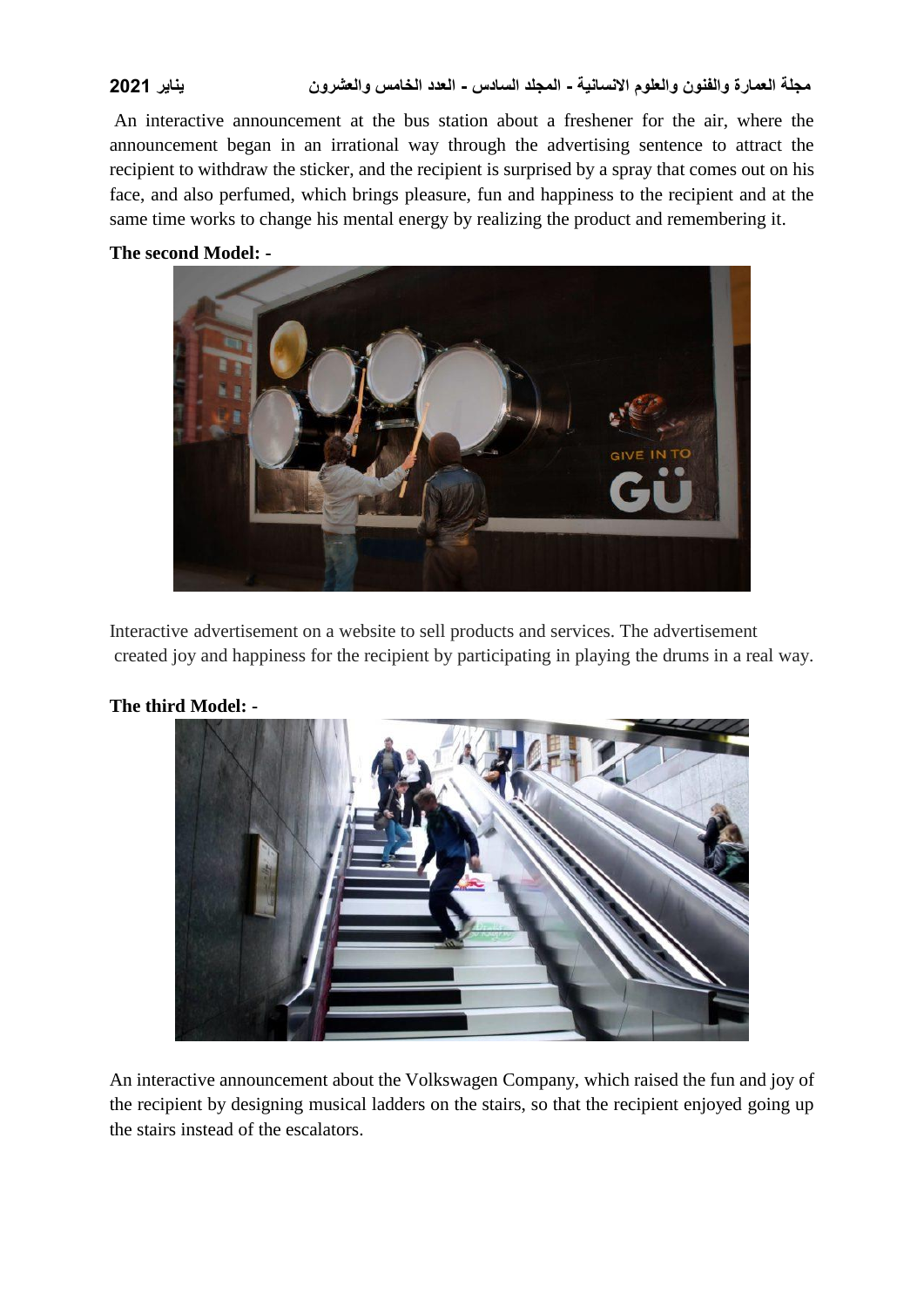**The fourth Model: -**



An interactive magazine announcement about Nivea products as it used mobile tracking technology to track the child through the pursuit on the beaches, and the hour sends signals to the mother in the event that the child exceeds the space imposed on him away from the mother so as to help the mother to have fun on the beach and at the same time reassure the child safety.

### **The fifth Model: -**



An advertising campaign for a French rail network covering Europe under the title on the doorstep of Europe its next door and is based on placing a group of doors in the middle of the space for several places, each of the doors bearing a distinct color and the name of a European city sign on it, when the door opens, a TV screen of the city showing promotional material appears.